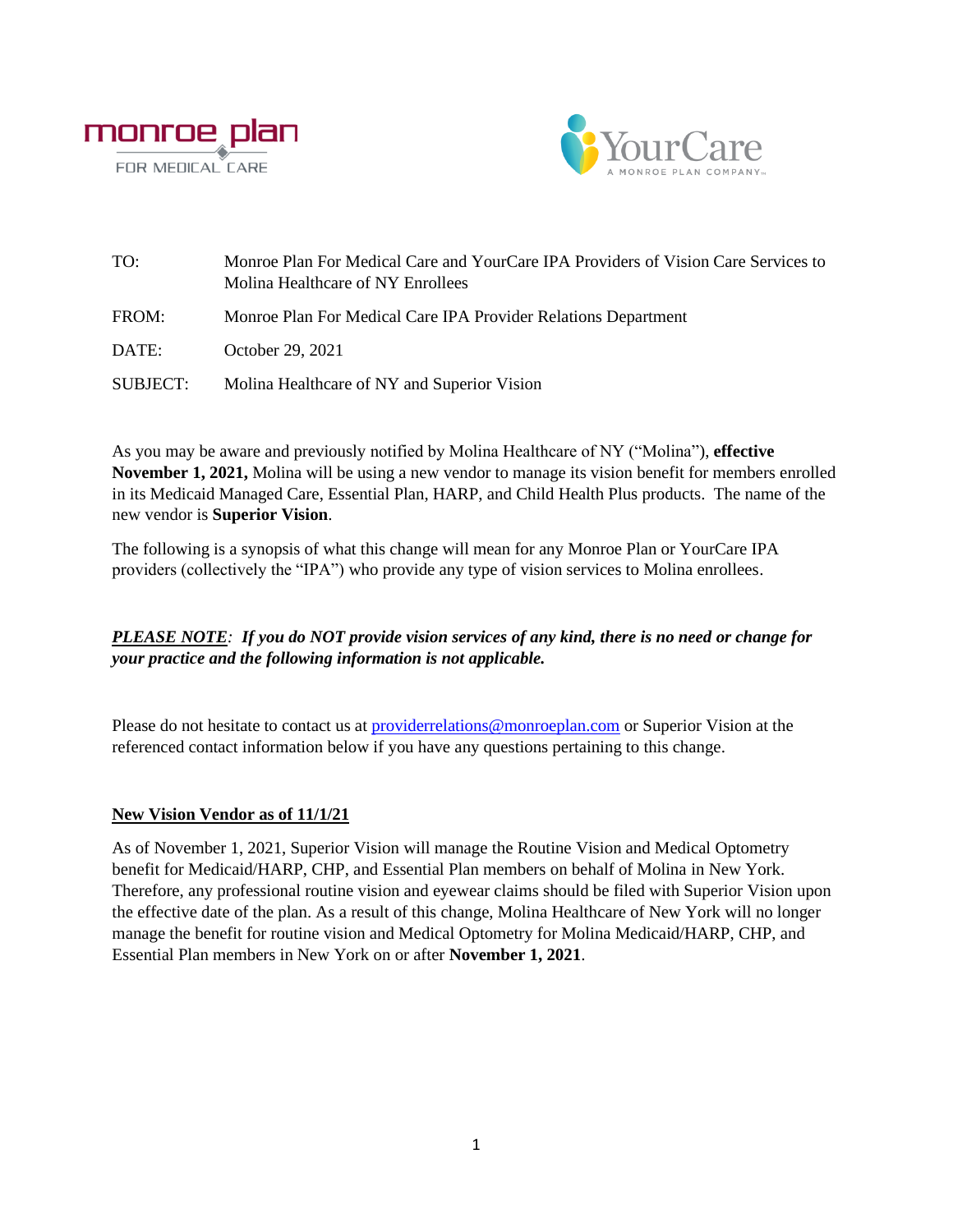# **Monroe Plan or YourCare IPA Contracted Providers**

**If you have NOT signed an agreement with Superior Vision but are contracted through the IPA to provide vision services, then your participation status and all business terms of your current agreement remain unchanged, including reimbursement rates and current credentialing status. Please continue to provide the IPA with any changes in your provider rosters, locations, and other demographic data.**

However, there will be a change to your claims submission requirements for certain vision services, dependent on Provider Specialty and the type of service being provided. Please see below and the attached for a summary of the claims submission changes.

Please note that if you have been contracted with the IPA to provide vision services but have signed a contract with Superior Vision then the terms of that agreement will override your prior IPA agreement terms. In addition, if you did sign a Superior Vision agreement and need to know the status of your credentialing, then please contact Superior Vision's Customer Service at **(877) 235-5317.** Please contact Superior Vision to verify your panel participation as well.

# **Claims Submission For All Vision Providers (IPA or Superior Vision Based)**

You will be able to review eligibility and submit claims through the Provider Portal located at [www.SuperiorVision.com](http://www.superiorvision.com/) once you have signed up. Claims can also be submitted through a clearinghouse. The clearinghouse Superior Vision uses is Change Healthcare.

Payor ID: 41352 (formerly 3402).

Provider Portal (Superior Vision ®) | P: 866-819-4298| Superiorvision.com

Complaints and Appeals: Versant Health Complaints & Appeals Department | PO Box 791 Latham NY 12110

Paper Claims Submission: Attention: Claims Dept |PO Box 967 Rancho Cordova CA 95741

## **Submission Requirements By CPT-4 Code, Diagnosis, and/or Provider Type**

Please note that with this change, certain claims, generally having to do with the provision of routine vision services by all providers, will need to be submitted to Superior Vision, while other claims, will continue to be submitted to Molina Healthcare NY as always.

The type of claims by CPT-4 code, diagnosis, provider type, and the entity that the claims should be submitted to (Molina or Superior Vision) are detailed in a spreadsheet that can be found on the IPA's website at [Monroe Plan > Provider > Provider Communications](http://www.monroeplan.com/Provider/Provider-Communications) **(file name: Molina NY-Superior Vision Final Vision Code Crosswalk For Claims Submissions 11012021.xls**).